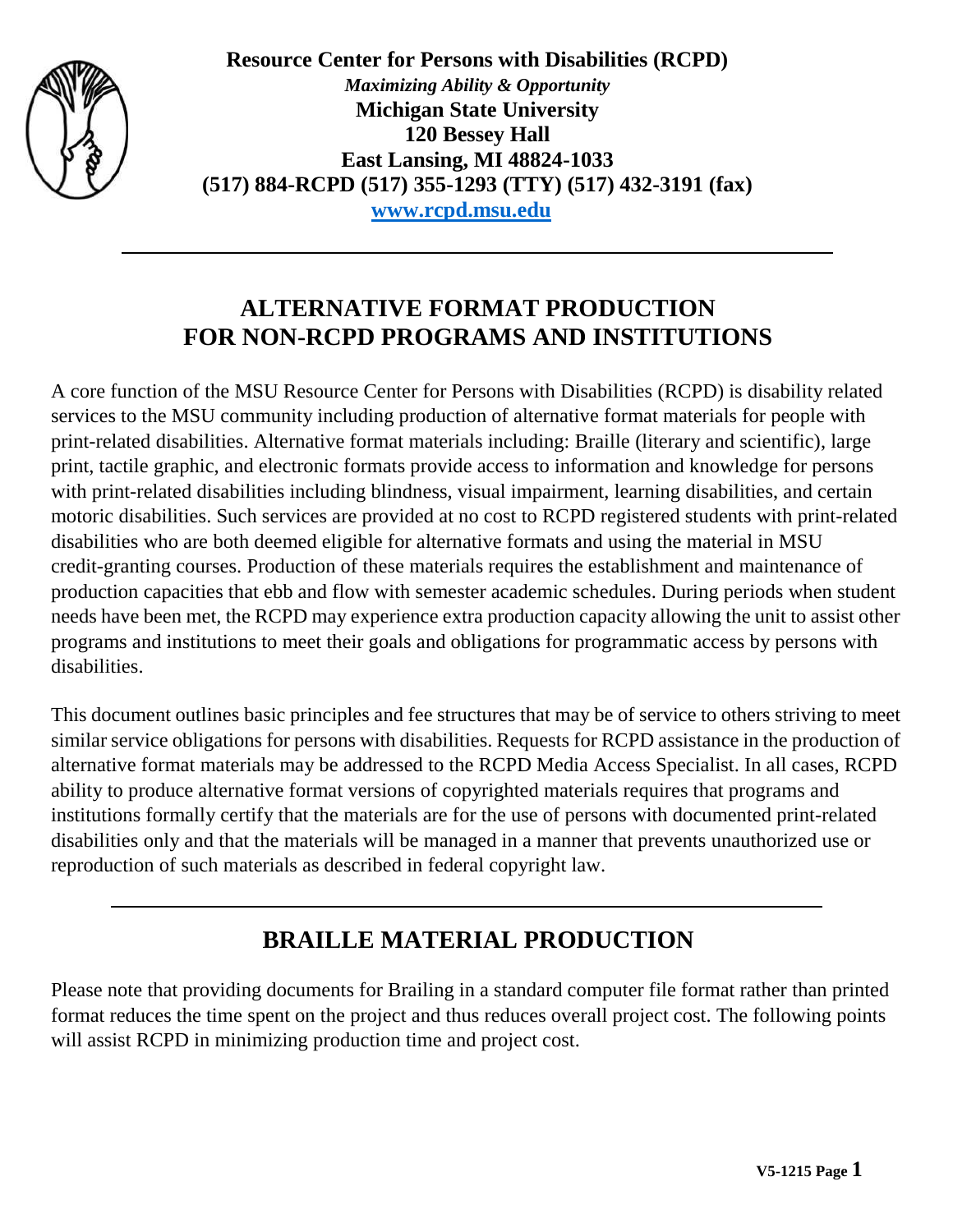- 1. Deliver materials: Either on standard text-based e-mail or via e-mail document attachment.
- 2. Providing documents in a common PC format like MS-Word, or ASCII text will reduce the time spent on the project thus decreasing overall costs. Avoid proprietary formats and document structures that are not easily transferred to other programs (e.g., desktop publishing packages, etc.).
- 3. The finished Braille product will be presented in traditional lines of text from left to right on the page, thus avoid document formats that feature newspaper-like columns of text when possible. If columns of text are provided, RCPD staff will need to spend extra time reformatting documents, which increases time and cost. Generally, the simpler the document layout the better.

# **BRAILLE MATERIAL PRODUCTION FEE SCHEDULE**

The rate is: \$35 per hour of editing, formatting and proofing plus \$.50 per page of final Braille; Documents of five pages or less will staple at no charge. Documents over five pages will be comb bound at \$1 per volume with optional plastic covers available at \$5 per volume. Completion time estimation is based on complexity of document and other concurrent projects. Additional fees are assessed for time sensitive requests.

- \* A minimum charge of 1-hour labor will be applied to each project.
- \* We reserve the right to re-negotiate fees based on the complexity of materials presented.
- \* Payment is due upon receipt of billing statement.
- \* A pre-production estimate of cost can be made upon request.

\* Production will be started upon receiving the completed "Alternative Format Production Request" form.

# **NEMETH (MATHEMATIC) BRAILLE AND TACTILE GRAPHIC MATERIAL PRODUCTION**

STEM material (Science, Technology, Engineering and Mathematics) can be produced in E-text, Nemeth and/or tactile graphic formats according to the user's needs. Tactile graphic is produced using Microsoft Word and ViewPlus Pro Braille Embosser. Nemeth Braille is produced using Scientific Notebook (SNB), Duxbury Braille Translator, and Braille embosser.

### **NEMETH BRAILLE AND TACTILE GRAPHIC MATERIAL PRODUCTION FEE SCHEDULE**

The fee for Nemeth Braille and tactile graphic material production follows the Braille production schedule.

- \* A minimum charge of 1-hour labor will be applied to each project.
- \* We reserve the right to re-negotiate fees based on the complexity of materials presented.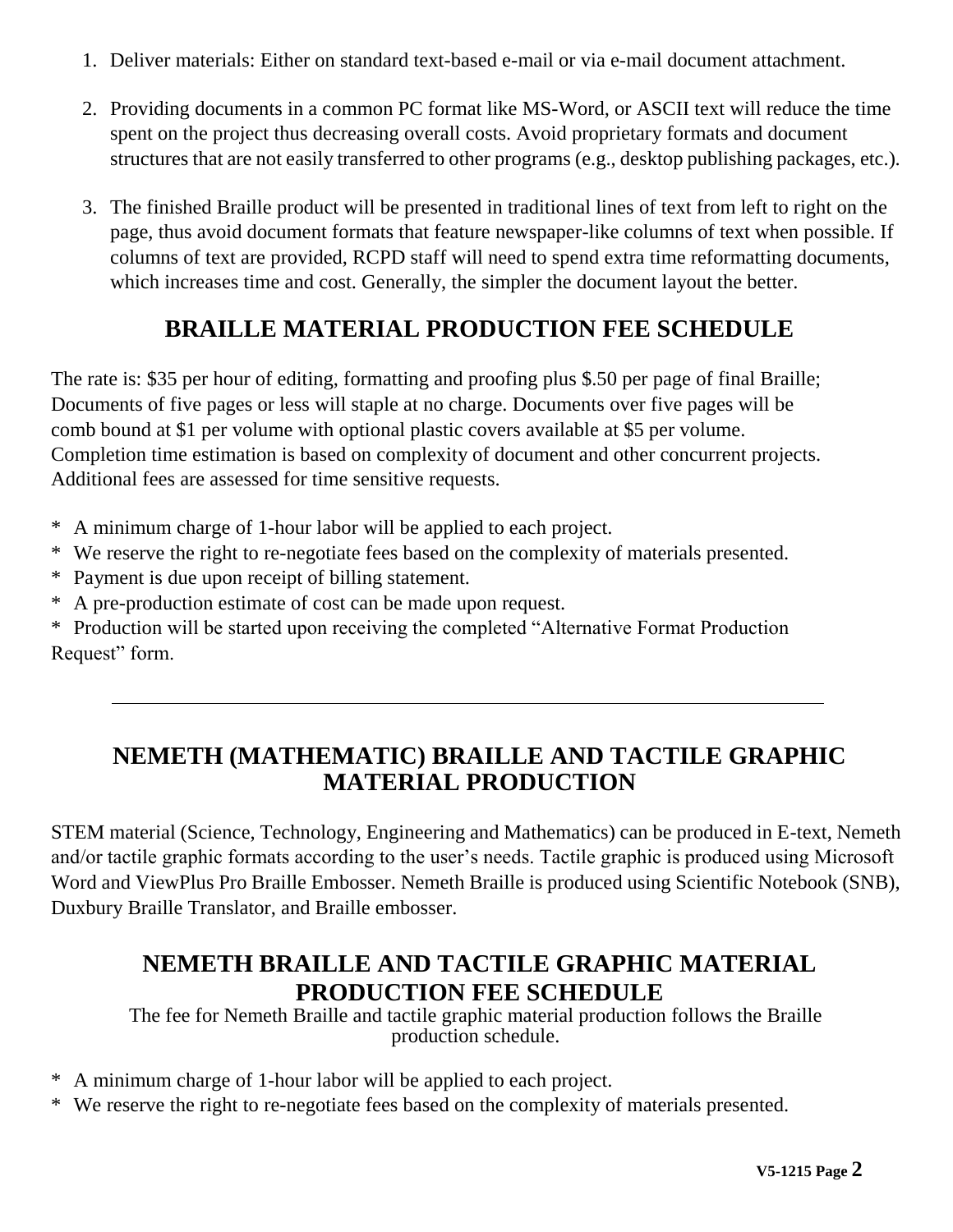- \* Payment is due upon receipt of billing statement.
- \* A pre-production estimate of cost can be made upon request.

\* Production will be started upon receiving the completed "Alternative Format Production Request" form.

### **ELECTRONIC TEXT (E-TEXT) MATERIAL PRODUCTION**

Electronic materials enable students with disabilities to use a range of assistive technology to render the document in a format that best fits individual needs. Examples include: read aloud via computer speech synthesis, enlarged print via text magnification, or Braille via refreshable Braille display. Additionally, persons with motoric disabilities involving the hands often find

that these formats enable them to use alternative control systems including speech recognition systems to navigate the text without the need to physically turn pages or hold a traditional book. Electronic books may be produced in various formats but each item carries a special copyright notice (where appropriate) and requires borrower acknowledgement and adherence to federal copyright law as described in the special copyright notice.

# **ELECTRONIC TEXT MATERIAL PRODUCTION FEE STRUCTURE**

The rate is: \$35 per hour production time. Completion time estimation is based on complexity of document and other concurrent projects. Additional fees are assessed for time sensitive requests.

\* Book produced in MP3 audio format through Text-to-Speech (TTS) procedures follows the E- text production fee structure.

\* Large print produced in either electronic graphic or electronic text format follows the E-text production fee structure.

- \* A minimum charge of 1-hour labor will be applied to each project.
- \* We reserve the right to re-negotiate fees based on the complexity of materials presented.
- \* Payment is due upon receipt of billing statement.
- \* A pre-production estimate of cost can be made upon request.

\* Production will be started upon receiving the completed "Alternative Format Production Request" form.